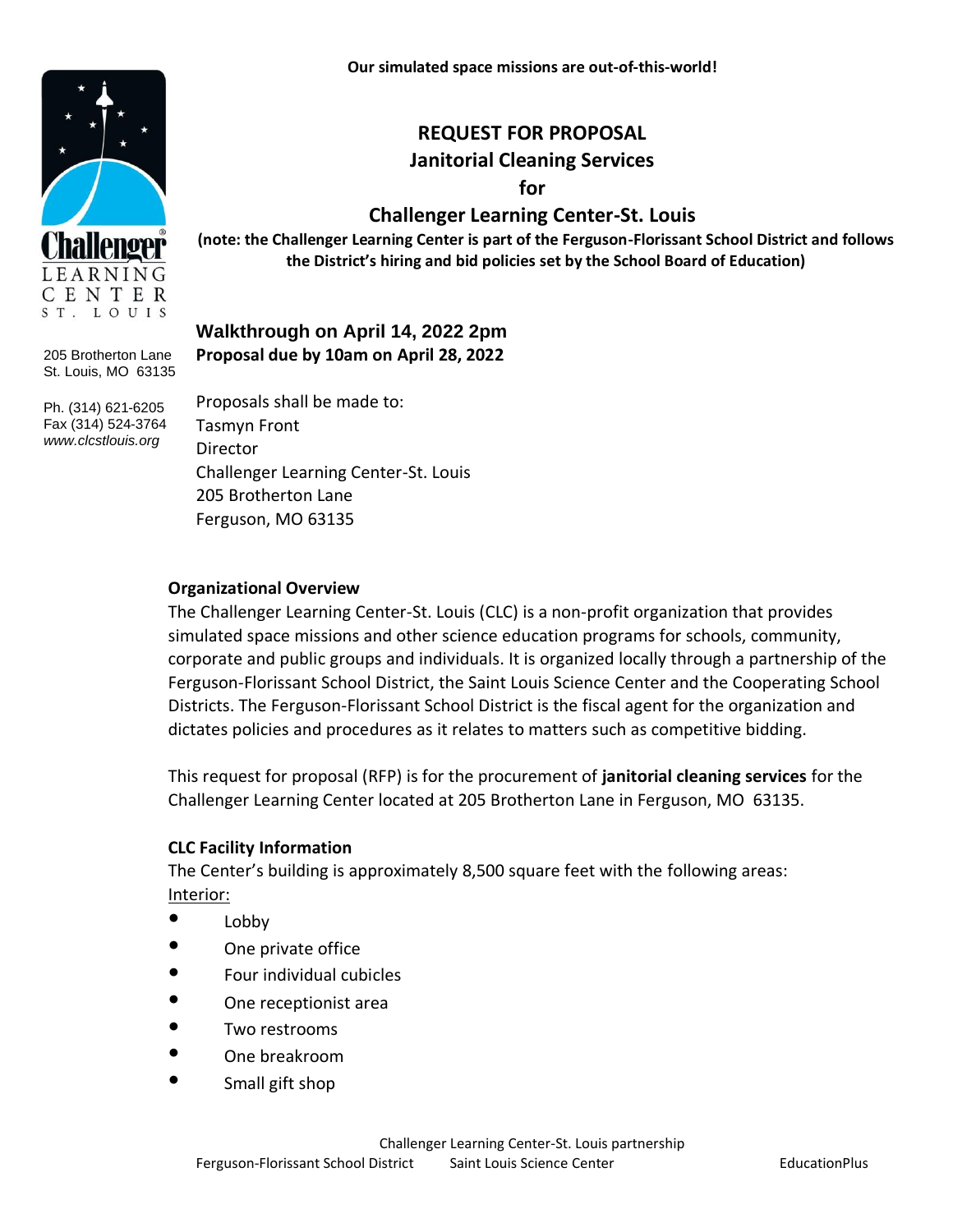- One classroom
- One Orientation Room
- One "Mission Control" room
- One "Transporter"
- One "Air Lock"
- One"Spacecraft"

# Exterior:

- Front walkway
- Outdoor trash can (in front)
- One commercial trash dumpster (in rear)
- One commercial recycling dumpster (in rear)
- Parking lot

The Center's general hours of operation are Monday-Friday 7:30 am- 4:00 pm, weekend, evening and holiday programs and events take place as scheduled.

The Center operates on a fiscal calendar from July 1-June 30 and is closed for two weeks during the school district's winter break, the week of  $4<sup>th</sup>$  of July and the following holidays: Thanksgiving (two days), Martin Luther King Day, President's Day, and Memorial Day (unless a program is scheduled on one of those days).

The Center is protected by a burglar and fire system.

# **Request for Proposal Overview**

Challenger Learning Center is seeking janitorial cleaning services inclusive of all the required labor, cleaning equipment, and tools as outlined in the more detailed Scope of Work section of this RFP. The contractor that will be selected will be given a one-year contract, which can be renewed until/unless there is a price increase. All prices given in the bid must be valid for a minimum of two years.

Challenger Learning Center is seeking services commencing July 1, 2022 or as soon as the bid is approved by the Board of Education (if bid exceeds \$10,000). Either party may cancel the contract with a 60 day written notice.

Contractor shall perform the regular services five days per week after regular office hours. Contractor shall also be available for cleaning services on periodic Saturdays and/or possible Sundays. The cost for additional cleaning days should be quoted separately and based on an hourly fee. Contractor will be notified via email at least one week prior to the start of each month to notify which additional day(s)—if any, are needed for cleaning.

# **Scope of Work**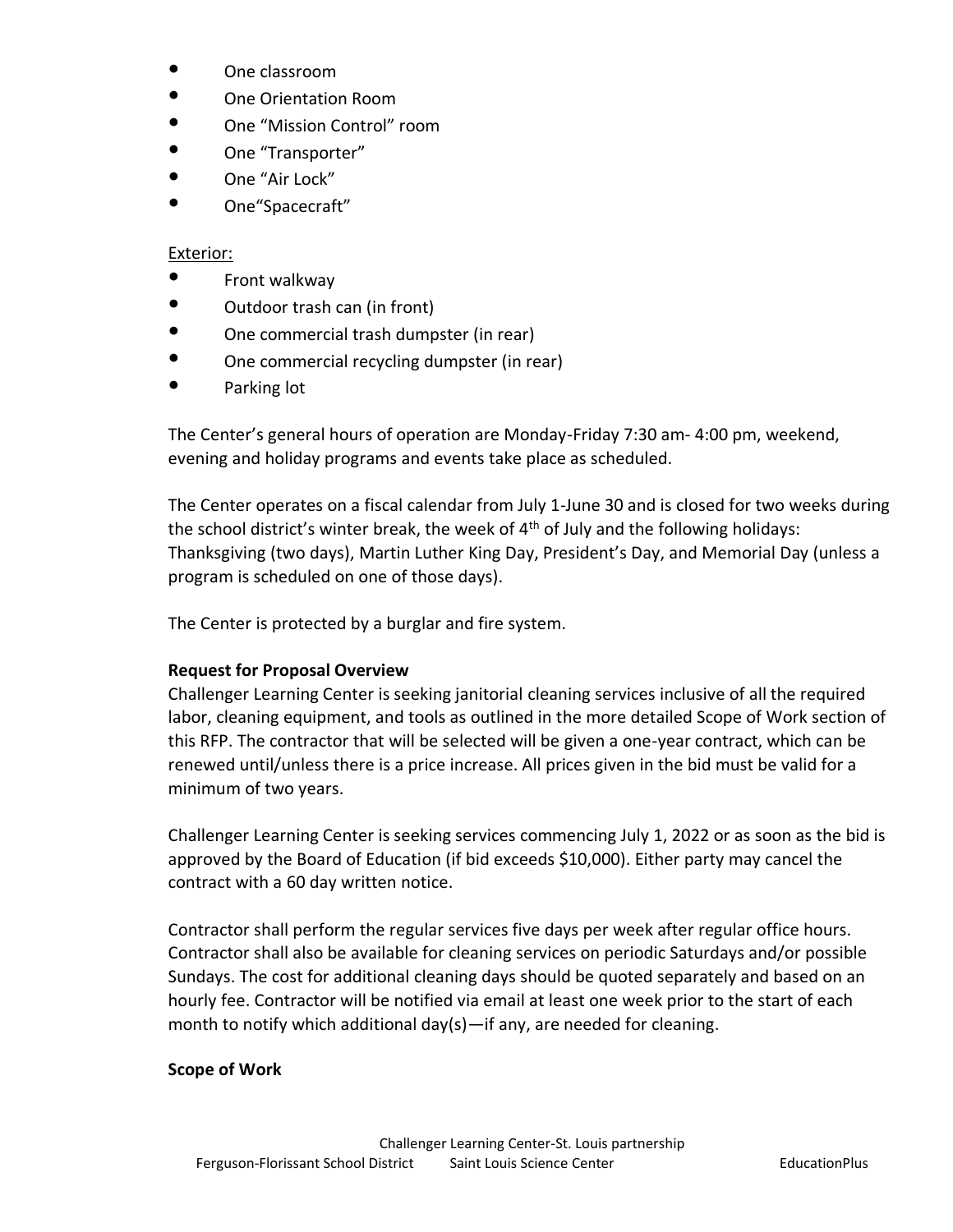The table below details the work to be completed on a daily (D), weekly (W), monthly (M) basis. Items listed in the Spacecraft and Mission Control need to be cleaned according to the Challenger Center Simulator Care Guide.

| <b>Area</b>             | <b>Frequency</b> | <b>Description of Work</b>                         |
|-------------------------|------------------|----------------------------------------------------|
| All/General             | D                | Clean all glass doors front and back               |
| All/General             | D                | Dust and disinfect desks and countertops (dust     |
|                         |                  | around items on desk)                              |
| All/General             | D                | Sweep, damp mop or vacuum non-carpet areas         |
| All/General             | D                | Empty all recycling and waste receptacles          |
|                         |                  | (including exterior trash can) into appropriate    |
|                         |                  | dumpsters in the rear of the building              |
| All/General             | D                | Replace trash receptacle liners                    |
| All/General             | D                | Vacuum and spot-clean all carpeted areas           |
| All/General             | D                | Dust all horizontal surfaces                       |
| All/General             | W                | Clean and sanitize all phones                      |
| All/General             | W                | Clean and sanitize door knobs, drawer pulls        |
| All/General             | M                | Dust filing cabinets, picture frames, window sills |
| Kitchen                 | D                | Clean and disinfect counter tops                   |
| Kitchen                 | D                | Sanitize and clean sinks                           |
| Kitchen                 | W                | Clean exterior refrigerator/freezer handles        |
| Lobby                   | D                | Clean and sanitize water fountains                 |
| Classroom               | D                | Clean and disinfect tables                         |
| Classroom               | D                | Wipe down chairs                                   |
| Restrooms               | D                | Remove spots, stains, and splashes from walls      |
| Restrooms               | As needed        | Refill all soap, toilet paper and paper towels     |
| Restrooms               | D                | Damp mop floors                                    |
| Restrooms               | D                | Clean and disinfect toilets, toilet seats, urinals |
| Restrooms               | D                | Clean and sanitize sinks, paper towel, soap        |
|                         |                  | dispensers, trash cans                             |
| <b>Mission Control</b>  | D                | Dust and wipe down consoles*                       |
| <b>Mission Control</b>  | Q                | Wipe down chairs                                   |
| Spacecraft              | W                | Dust all station components                        |
| Spacecraft              | M                | Dust and wipe down countertops, consoles*          |
| <b>Orientation Room</b> | M                | Wipe down chairs                                   |
| <b>Orientation Room</b> | M                | Dust exterior walls and interior walls (as needed) |
| Transporter             | Q                | Wipe down seats                                    |
| Transporter             | W                | Sweep and damp mop floors                          |
| <b>Front Exterior</b>   | As needed        | Sweep debris on walkway from parking lot to        |
|                         |                  | door                                               |
| <b>Front Exterior</b>   | D                | Empty trash receptacle and replace liner           |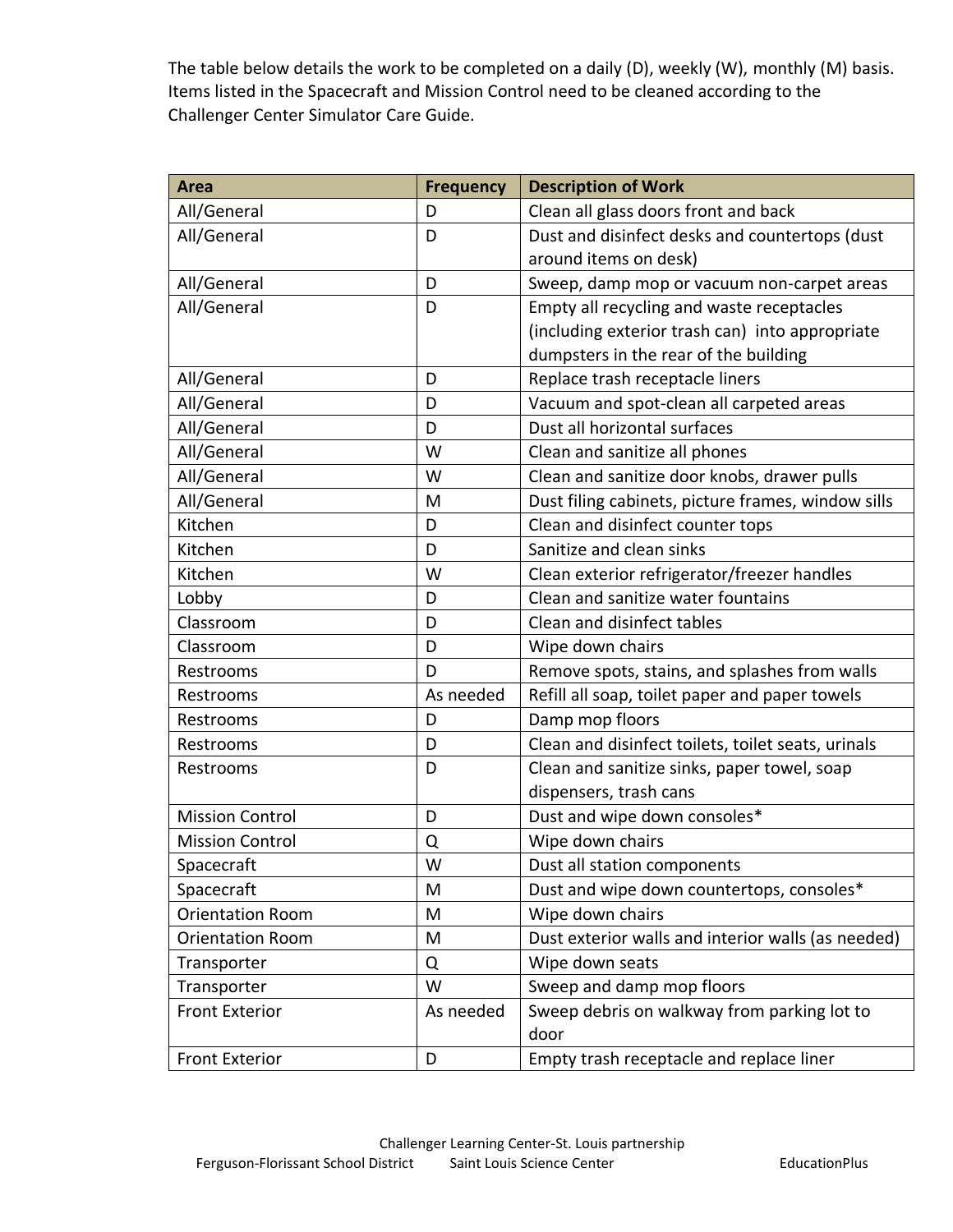### **Scope of Work – Additional As-Needed Items**

The table below details the work to be completed on an as-needed basis. Please provide a cost for each area as a separate cost proposal.

| Area                        | <b>Description of Work</b>                    |
|-----------------------------|-----------------------------------------------|
| Carpets                     | Deep clean all carpets (generally twice/year) |
| Grey and Yellow tile around | Scrub tile                                    |
| <b>Orientation Room</b>     |                                               |
| Kitchen                     | Strip, buff and wax floors                    |
| Overhang in Orientation     | Remove bugs, large dust, other misc. items    |
| Room                        |                                               |
| <b>Baseboards</b>           | Clean and remove stains/scuffs                |
| Restrooms                   | Scrub grout                                   |
| <b>Exterior windows</b>     | Wash exterior windows                         |
| Exterior entrance overhang  | Scrub or power wash                           |

#### **Cleaning supplies**

All cleaning supplies will be paid by Challenger Learning Center directly to the supply company. Challenger Learning Center requests that an estimated itemized cost for supplies be provided, along with the suggested supplier name. The ordering of supplies will be coordinated with the contractor.

#### **\*Simulator Care Guide**

Any products used to clean the components of Mission Control and the Spacecraft must follow the attached "Challenger Center Simulator Care Guide"

# **General Assumptions**

• The contractor shall provide competent, trained, and experienced staff of the highest ethical standards.

- The contractor shall consider and plan for appropriate labor resources for illness, vacation, and other loss time events so service to the Center continues uninterrupted.
- The contractor shall provide all necessary equipment, tools, and materials for cleaning services.
- The contractor shall be responsible for deactivating and setting the building alarm
- The contractor will work primarily with the Administrative Assistant and will work cooperatively with the CLC core staff (CLC Director, Education Coordinator, Lead Flight Director
- and Administrative Assistant)
- The contractor will be responsible for any loss of or damage to CLC or Ferguson-Florissant property due to errors, mistakes, malfeasance or misfeasance of its employees.
- The contractor shall provide and maintain appropriate industry standard insurance to include workers compensation coverage for their employees.

#### **CLC-provided items**

One master key that will open all locked doors